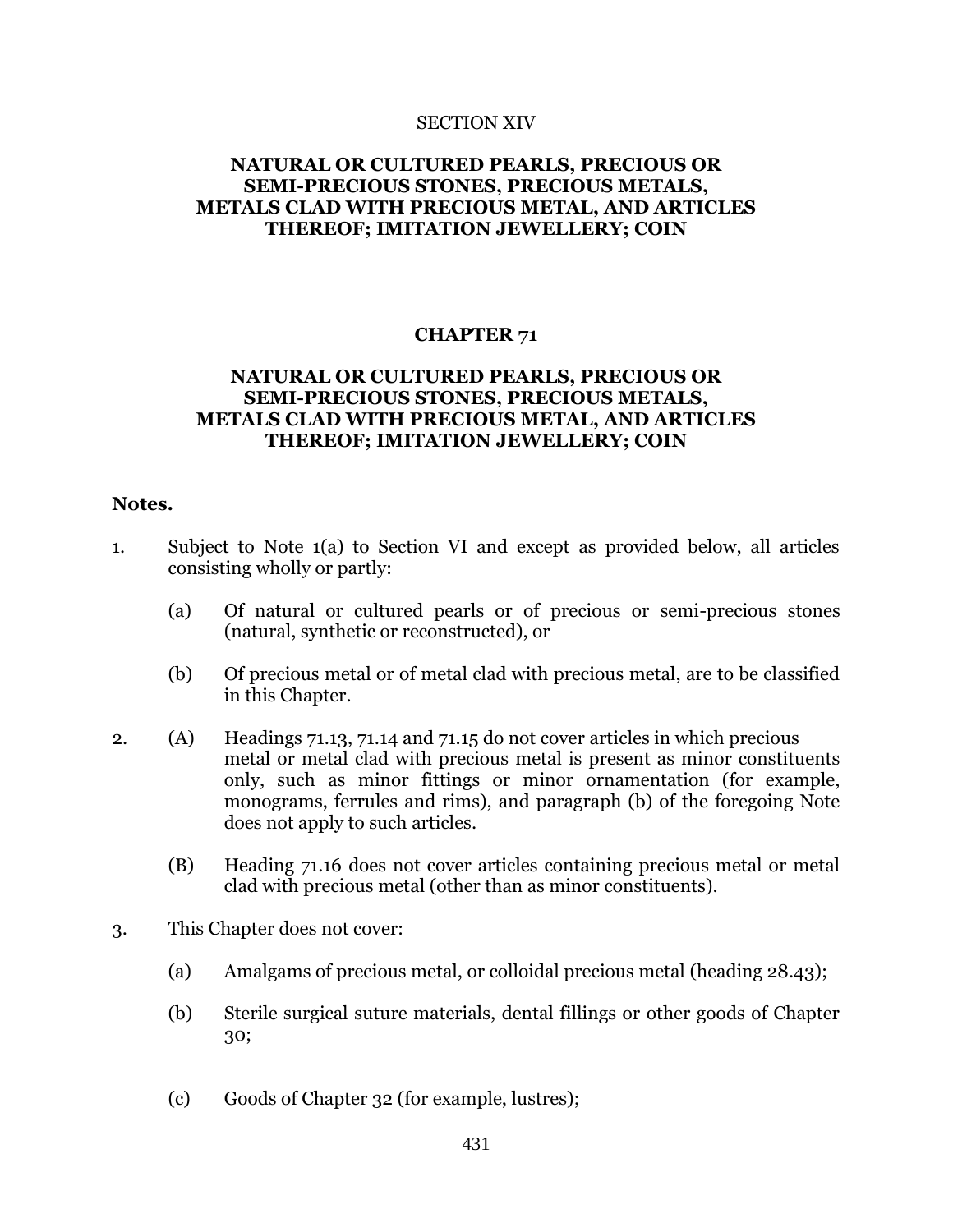- (d) Supported catalysts (heading 38.15);
- (e) Articles of heading 42.02 or 42.03 referred to in Note 3(B) to Chapter 42;
- (f) Articles of heading 43.03 or 43.04;
- (g) Goods of Section XI (textiles and textile articles);
- (h) Footwear, headgear or other articles of Chapter 64 or 65;
- (ij) Umbrellas, walking-sticks or other articles of Chapter 66;
- (k) Abrasive goods of heading 68.04 or 68.05 or Chapter 82, containing dust or powder of precious or semi-precious stones (natural or synthetic); articles of Chapter 82 with a working part of precious or semi-precious stones (natural, synthetic or reconstructed); machinery, mechanical appliances or electrical goods, or parts thereof, of Section XVI. However, articles and parts thereof, wholly of precious or semi-precious stones (natural, synthetic or reconstructed) remain classified in this Chapter, except unmounted worked sapphires and diamonds for styli (heading 85.22);
- (l) Articles of Chapter 90, 91 or 92 (scientific instruments, clocks and watches, musical instruments);
- (m) Arms or parts thereof (Chapter 93);
- (n) Articles covered by Note 2 to Chapter 95;
- (o) Articles classified in Chapter 96 by virtue of Note 4 to that Chapter; or
- (p) Original sculptures or statuary (heading 97.03), collectors' pieces (heading 97.05) or antiques of an age exceeding one hundred years (heading 97.06), other than natural or cultured pearls or precious or semi-precious stones.
- 4. (A) The expression "precious metal" means silver, gold and platinum.
	- (B) The expression "platinum" means platinum, iridium, osmium, palladium, rhodium and ruthenium.
	- (C) The expression "precious or semi-precious stones" does not include any of the substances specified in Note 2(b) to Chapter 96.
- 5. For the purposes of this Chapter, any alloy (including a sintered mixture and an inter-metallic compound) containing precious metal is to be treated as an alloy of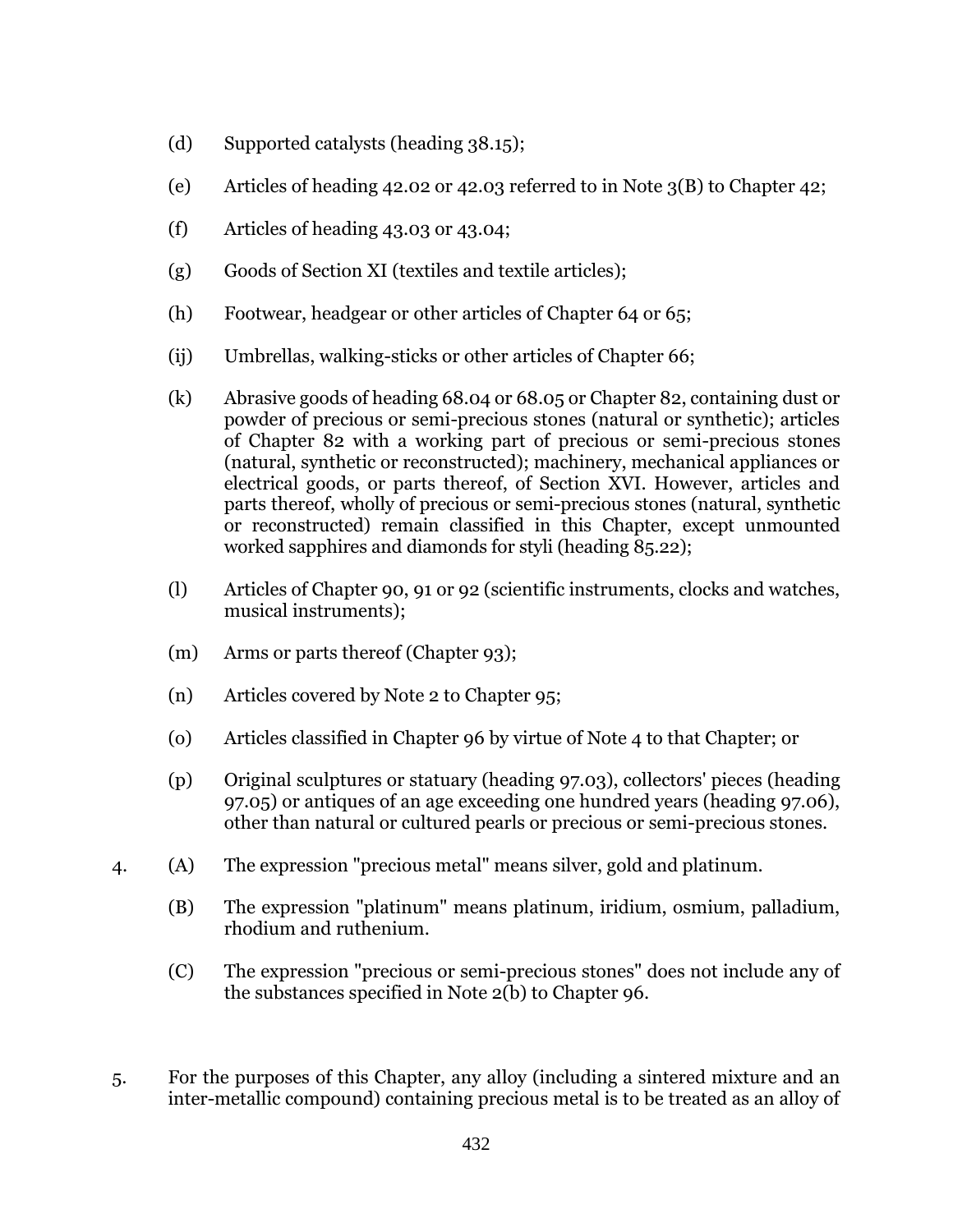precious metal if any one precious metal constitutes as much as 2%, by weight, of the alloy. Alloys of precious metal are to be classified according to the following rules:

- (a) An alloy containing 2% or more, by weight, of platinum is to be treated as an alloy of platinum;
- (b) An alloy containing 2% or more, by weight, of gold but no platinum, or less than 2%, by weight, of platinum, is to be treated as an alloy of gold;
- (c) Other alloys containing 2% or more, by weight, of silver are to be treated as alloys of silver.
- 6. Except where the context otherwise requires, any reference in the Nomenclature to precious metal or to any particular precious metal includes a reference to alloys treated as alloys of precious metal or of the particular metal in accordance with the rules in Note 5 above, but not to metal clad with precious metal or to base metal or non-metals plated with precious metal.
- 7. Throughout the Nomenclature the expression "metal clad with precious metal" means material made with a base of metal upon one or more surfaces of which there is affixed by soldering, brazing, welding, hot-rolling or similar mechanical means a covering of precious metal. Except where the context otherwise requires, the expression also covers base metal inlaid with precious metal.
- 8. Subject to Note 1(a) to Section VI, goods answering to a description in heading 71.12 are to be classified in that heading and in no other heading of the Nomenclature.
- 9. For the purposes of heading 71.13, the expression "articlesof jewellery" means:
	- (a) Any small objects of personal adornment (for example, rings, bracelets, necklaces, brooches, ear-rings, watch-chains, fobs, pendants, tie-pins, cuff-links, dress-studs, religious or other medals and insignia); and
	- (b) Articles of personal use of a kind normally carried in the pocket, in the handbag or on the person (for example, cigar or cigarette cases, snuff boxes, cachou or pill boxes, powder boxes, chain purses or prayer beads).

These articles may be combined or set, for example, with natural or cultured pearls, precious or semi-precious stones, synthetic or reconstructed precious or semiprecious stones, tortoise shell, mother-of-pearl, ivory, natural or reconstituted amber, jet or coral.

10. For the purposes of heading 71.14, the expression "articles of goldsmiths' or silversmiths' wares" includes such articles as ornaments, tableware, toilet-ware, smokers' requisites and other articles of household, office or religious use.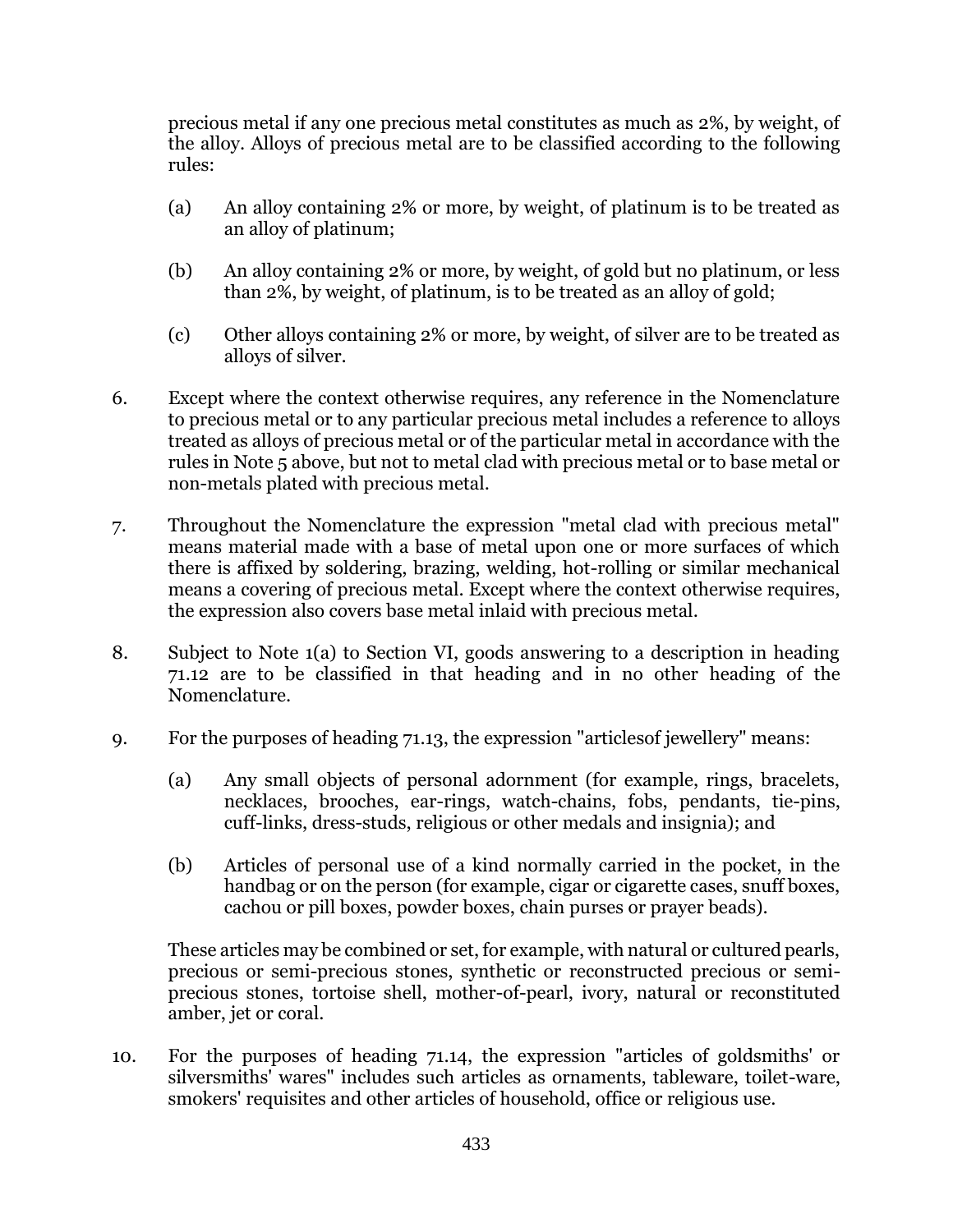11. For the purposes of heading 71.17, the expression "imitation jewellery" means articles of jewellery within the meaning of paragraph (a) of Note 9 above (but not including buttons or other articles of heading 96.06, or dress-combs, hair-slides or the like, or hairpins, of heading 96.15), not incorporating natural or cultured pearls, precious or semi-precious stones (natural, synthetic or reconstructed) nor (except as plating or as minor constituents) precious metal or metal clad with precious metal.

# **Subheading Notes.**

- 1. For the purposes of subheadings 7106.10, 7108.11, 7110.11, 7110.21, 7110.31 and 7110.41, the expressions "powder" and "in powder form" mean products of which 90% or more by weight passes through a sieve having a mesh aperture of 0.5 mm.
- 2. Notwithstanding the provisions of Chapter Note 4(B), for the purposes of subheadings 7110.11 and 7110.19, the expression "platinum" does not include iridium, osmium, palladium, rhodium or ruthenium.
- 3. For the classification of alloys in the subheadings of heading 71.10, each alloy is to be classified with that metal, platinum, palladium, rhodium, iridium, osmium or ruthenium which predominates by weight over each other of these metals.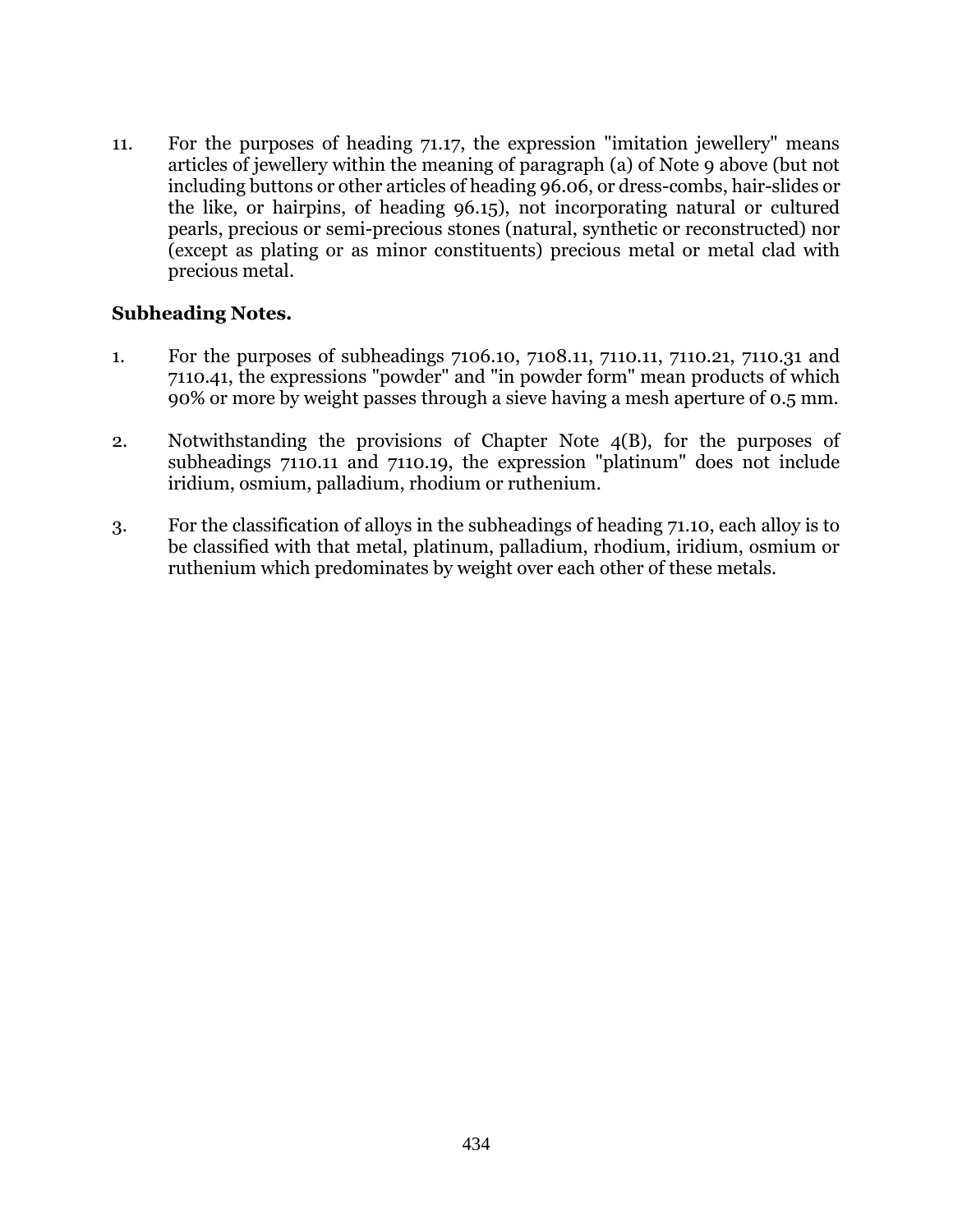| <b>HS</b> | <b>CET</b> | PR <sub>1</sub> | <b>DESCRIPTION OF GOODS</b>                                                                                                                                                                               | DUTY<br><b>RATE</b> | <b>UNIT</b> | <b>SITC</b><br><b>REV4</b> |
|-----------|------------|-----------------|-----------------------------------------------------------------------------------------------------------------------------------------------------------------------------------------------------------|---------------------|-------------|----------------------------|
|           |            |                 | <b>I - NATURAL OR CULTURED</b><br>PEARLS AND PRECIOUS OR SEMI-<br>PRECIOUS STONES                                                                                                                         |                     |             |                            |
| 71.01     |            |                 | Pearls, natural or cultured, whether or<br>not worked or graded but not strung,<br>mounted or set; pearls, natural<br><b>or</b><br>temporarily<br>cultured,<br>for<br>strung<br>convenience of transport. |                     |             |                            |
| 7101.10   | 00         |                 | - Natural pearls:                                                                                                                                                                                         |                     |             |                            |
| 7101.10   | 10         |                 | - - - Temporarily strung for convenience of<br>transport                                                                                                                                                  | 35%                 | kg          | 667.111                    |
| 7101.10   | 90         |                 | $--$ Other                                                                                                                                                                                                | 35%                 | kg          | 667.119                    |
| 7101.20   | 00         |                 | - Cultured pearls:                                                                                                                                                                                        |                     |             |                            |
| 7101.21   | 00         |                 | - - Unworked:                                                                                                                                                                                             |                     |             |                            |
| 7101.21   | 10         |                 | - - - Temporarily strung for convenience of<br>transport                                                                                                                                                  | 35%                 | kg          | 667.121                    |
| 7101.21   | 90         |                 | $--$ Other                                                                                                                                                                                                | 35%                 | kg          | 667.129                    |
| 7101.22   | 00         |                 | - - Worked:                                                                                                                                                                                               |                     |             |                            |
| 7101.22   | 10         |                 | - - - Temporarily strung for convenience of<br>transport                                                                                                                                                  | 35%                 | kg          | 667.131                    |
| 7101.22   | 90         |                 | $--$ Other                                                                                                                                                                                                | 35%                 | kg          | 667.139                    |
| 71.02     |            |                 | Diamonds, whether or not worked, but<br>not mounted or set.                                                                                                                                               |                     |             |                            |
| 7102.10   | 00         |                 | - Unsorted                                                                                                                                                                                                | 35%                 | kg&ct       | 667.21                     |
| 7102.20   | 00         |                 | - Industrial:                                                                                                                                                                                             |                     |             |                            |
| 7102.21   | $00\,$     |                 | - - Unworked or simply sawn, cleaved or<br>bruted                                                                                                                                                         | 35%                 | kg&ct       | 277.11                     |
| 7102.29   | $00\,$     |                 | - - Other                                                                                                                                                                                                 | 35%                 | kg&ct       | 277.19                     |
| 7102.30   | $00\,$     |                 | - Non-industrial:                                                                                                                                                                                         |                     |             |                            |
| 7102.31   | $00\,$     |                 | - - Unworked or simply sawn, cleaved or<br>bruted                                                                                                                                                         | 35%                 | kg&ct       | 667.22                     |
| 7102.39   | $00\,$     |                 | - - Other                                                                                                                                                                                                 | 35%                 | kg&ct       | 667.29                     |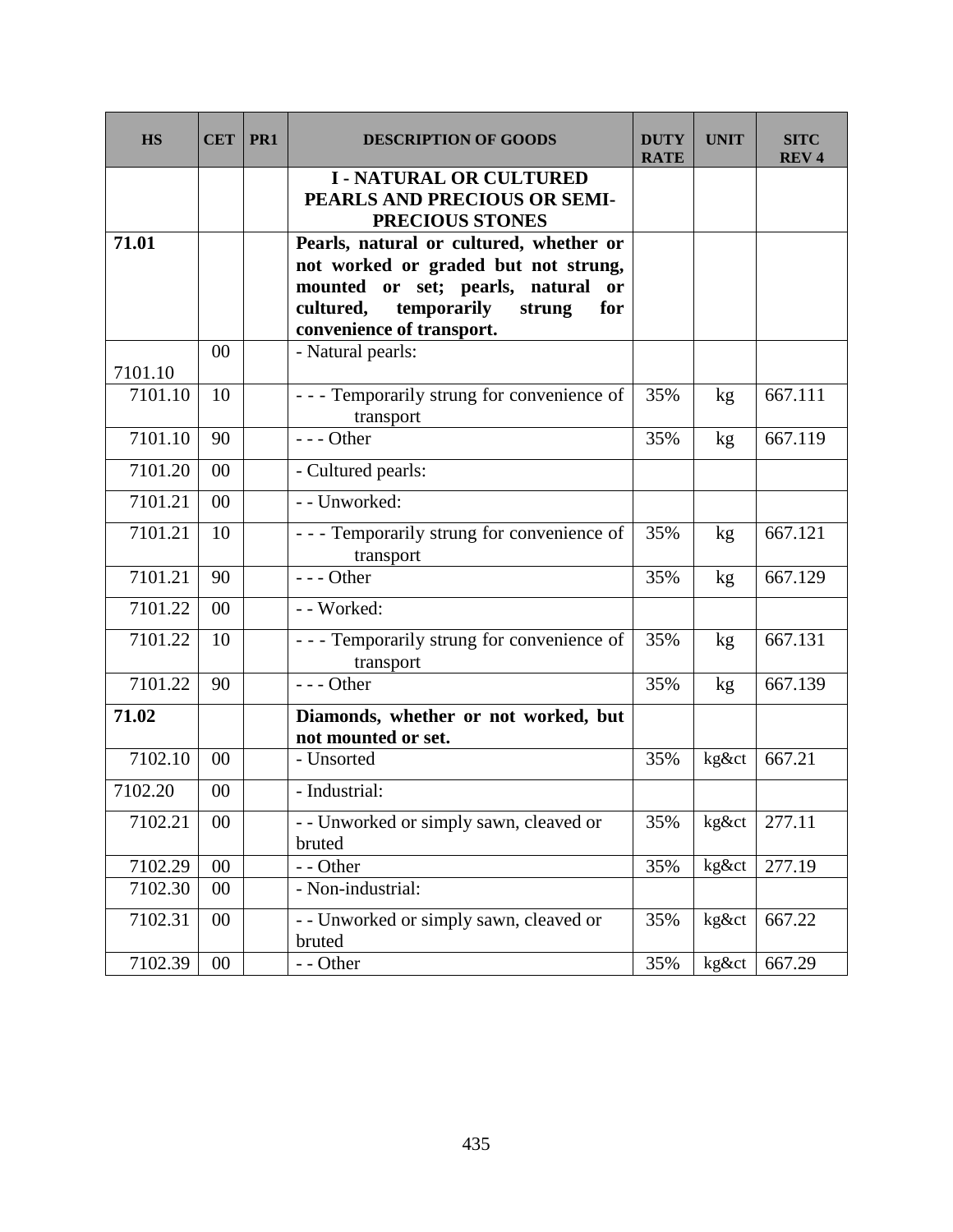| <b>HS</b> | <b>CET</b> | PR1 | <b>DESCRIPTION OF GOODS</b>                                                                                                                                                                                                                                                          | <b>DUTY</b><br><b>RATE</b> | <b>UNIT</b> | <b>SITC</b><br><b>REV4</b> |
|-----------|------------|-----|--------------------------------------------------------------------------------------------------------------------------------------------------------------------------------------------------------------------------------------------------------------------------------------|----------------------------|-------------|----------------------------|
| 71.03     |            |     | Precious stones (other than diamonds)<br>and semi-precious stones, whether or not<br>worked or graded but not strung,<br>mounted or set; ungraded precious stones<br>(other than diamonds) and semi-precious<br>temporarily<br>stones,<br>strung<br>for<br>convenience of transport. |                            |             |                            |
| 7103.10   | 00         |     | - Unworked or simply sawn or roughly<br>shaped:                                                                                                                                                                                                                                      |                            |             |                            |
| 7103.10   | 10         |     | --- Temporarily strung for convenience of<br>transport                                                                                                                                                                                                                               | 35%                        | kg          | 667.311                    |
| 7103.10   | 90         |     | $--$ Other                                                                                                                                                                                                                                                                           | 35%                        | kg          | 667.319                    |
| 7103.90   | 00         |     | - Otherwise worked:                                                                                                                                                                                                                                                                  |                            |             |                            |
| 7103.91   | 00         |     | - - Rubies, sapphires and emeralds:                                                                                                                                                                                                                                                  |                            |             |                            |
| 7103.91   | 10         |     | --- Temporarily strung for convenience of<br>transport                                                                                                                                                                                                                               | 35%                        | kg&ct       | 667.391                    |
| 7103.91   | 90         |     | --- Other                                                                                                                                                                                                                                                                            | 35%                        | kg&ct       | 667.392                    |
| 7103.99   | 00         |     | - - Other:                                                                                                                                                                                                                                                                           |                            |             |                            |
| 7103.99   | 10         |     | - - - Temporarily strung for convenience of<br>transport                                                                                                                                                                                                                             | 35%                        | kg&ct       | 667.393                    |
| 7103.99   | 90         |     | $--$ Other                                                                                                                                                                                                                                                                           | 35%                        | kg&ct       | 667.399                    |
| 71.04     |            |     | Synthetic or reconstructed precious or<br>semi-precious stones, whether or not<br>worked or graded but not strung,<br>mounted or set; ungraded synthetic or<br>reconstructed precious or semi-precious<br>temporarily<br>for<br>stones,<br>strung<br>convenience of transport.       |                            |             |                            |
| 7104.10   | 00         |     | - Piezo-electric quartz                                                                                                                                                                                                                                                              | 35%                        | kg&ct       | 667.41                     |
| 7104.20   | 00         |     | - Other, unworked or simply sawn or<br>roughly shaped                                                                                                                                                                                                                                | 35%                        | kg&ct       | 667.42                     |
| 7104.90   | 00         |     | - Other                                                                                                                                                                                                                                                                              | 35%                        | kg&ct       | 667.49                     |
| 71.05     |            |     | Dust and powder of natural or synthetic<br>precious or semi-precious stones.                                                                                                                                                                                                         |                            |             |                            |
| 7105.10   | 00         |     | - Of diamonds                                                                                                                                                                                                                                                                        | 5%                         | kg&ct       | 277.211                    |
| 7105.90   | 00         |     | - Other                                                                                                                                                                                                                                                                              | 5%                         | kg          | 277.219                    |
|           |            |     | <b>II - PRECIOUS METALS AND</b><br><b>METALS CLAD WITH PRECIOUS</b><br><b>METAL</b>                                                                                                                                                                                                  |                            |             |                            |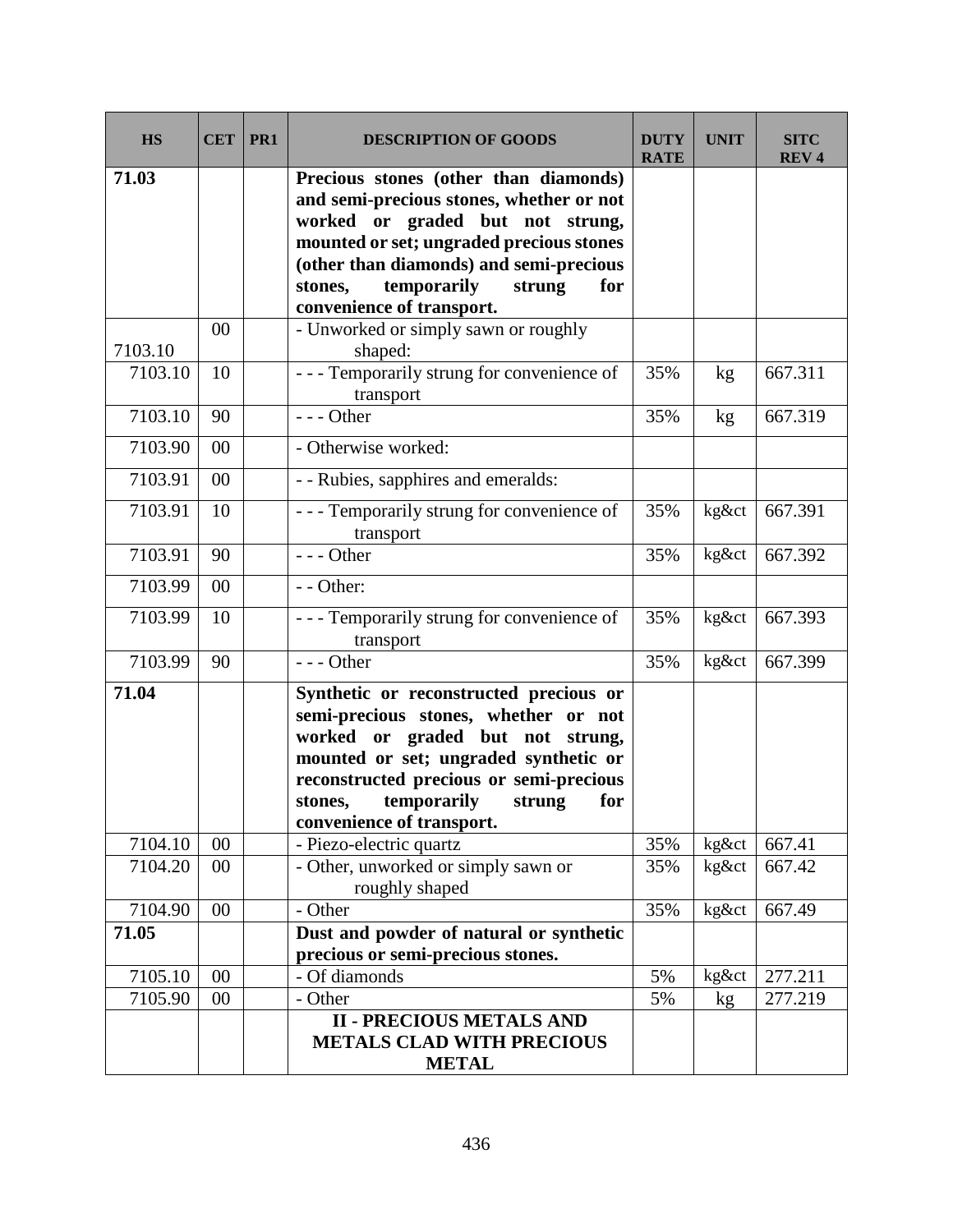| <b>HS</b>          | <b>CET</b> | PR <sub>1</sub> | <b>DESCRIPTION OF GOODS</b>                                                          | <b>DUTY</b><br><b>RATE</b> | <b>UNIT</b> | <b>SITC</b><br>REV <sub>4</sub> |
|--------------------|------------|-----------------|--------------------------------------------------------------------------------------|----------------------------|-------------|---------------------------------|
| 71.06              |            |                 | Silver (including silver plated with gold                                            |                            |             |                                 |
|                    |            |                 | or platinum), unwrought or in semi-                                                  |                            |             |                                 |
|                    |            |                 | manufactured forms, or in powder form.                                               |                            |             |                                 |
| 7106.10            | 00         |                 | - Powder                                                                             | 5%                         | kg          | 681.141                         |
| 7106.90<br>7106.91 | 00         |                 | - Other:                                                                             |                            |             |                                 |
| 7106.92            | 00<br>00   |                 | - - Unwrought<br>- - Semi-manufactured                                               | 5%<br>5%                   | kg          | 681.13<br>681.142               |
| 7107.00            | 00         |                 |                                                                                      | 5%                         | kg          | 681.12                          |
|                    |            |                 | Base metals clad with silver, not further<br>worked than semi-manufactured.          |                            | kg          |                                 |
| 71.08              |            |                 | Gold<br>(including gold<br>with<br>plated                                            |                            |             |                                 |
|                    |            |                 | unwrought<br>platinum)<br>or<br>in<br>semi-                                          |                            |             |                                 |
|                    |            |                 | manufactured forms, or in powder form.                                               |                            |             |                                 |
| 7108.10            | 00         |                 | - Non-monetary:                                                                      |                            |             |                                 |
| 7108.11            | 00         |                 | - - Powder                                                                           | 5%                         | kg          | 971.011                         |
| 7108.12            | 00         |                 | - - Other unwrought forms:                                                           |                            |             |                                 |
| 7108.12            | 10         |                 | $--$ In bars                                                                         | 5%                         | kg          | 971.012                         |
| 7108.12            | 90         |                 | $--$ Other                                                                           | 5%                         | kg          | 971.013                         |
| 7108.13            | 00         |                 | - - Other semi-manufactured forms                                                    | 5%                         | kg          | 971.014                         |
| 7108.20            | 00         |                 | - Monetary                                                                           | 5%                         | kg          | 971.015                         |
| 7109.00            | 00         |                 | Base metals or silver, clad with gold, not<br>further worked than semi-manufactured. | 5%                         | kg          | 971.02                          |
| 71.10              |            |                 | unwrought<br>Platinum,<br>in<br><b>or</b><br>semi-                                   |                            |             |                                 |
|                    |            |                 | manufactured forms, or in powder form.                                               |                            |             |                                 |
| 7110.10            | 00         |                 | - Platinum:                                                                          |                            |             |                                 |
| 7110.11            | 00         |                 | - - Unwrought or in powder form                                                      | 5%                         | kg          | 681.23                          |
| 7110.19            | 00         |                 | - - Other                                                                            | 5%                         | $k$ g       | 681.251                         |
| 7110.20            | 00         |                 | - Palladium:                                                                         |                            |             |                                 |
| 7110.21            | 00         |                 | - - Unwrought or in powder form                                                      | 5%                         | kg          | 681.241                         |
| 7110.29            | 00         |                 | - - Other                                                                            | 5%                         | kg          | 681.252                         |
| 7110.30            | 00         |                 | - Rhodium:                                                                           |                            |             |                                 |
| 7110.31            | 00         |                 | - - Unwrought or in powder form                                                      | 5%                         | kg          | 681.242                         |
| 7110.39            | 00         |                 | - - Other                                                                            | 5%                         | kg          | 681.253                         |
| 7110.40            | 00         |                 | - Iridium, osmium and ruthenium:                                                     |                            |             |                                 |
| 7110.41            | 00         |                 | - - Unwrought or in powder form                                                      | 5%                         | kg          | 681.243                         |
| 7110.49            | 00         |                 | - - Other                                                                            | 5%                         | kg          | 681.259                         |
| 7111.00            | $00\,$     |                 | Base metals, silver or gold, clad with                                               | 5%                         | kg          | 681.22                          |
|                    |            |                 | platinum, not further worked than semi-<br>manufactured.                             |                            |             |                                 |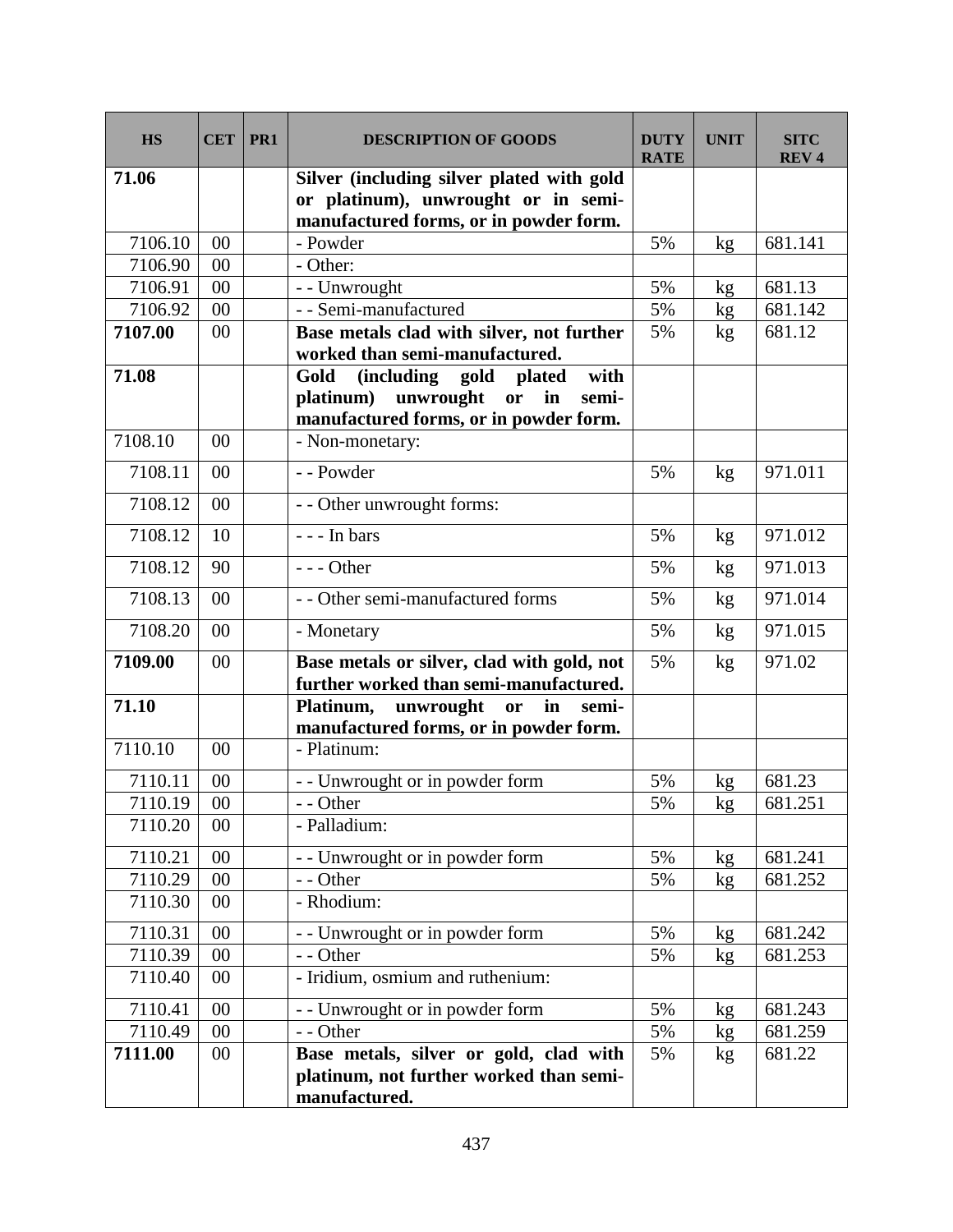| <b>HS</b> | <b>CET</b> | PR <sub>1</sub> | <b>DESCRIPTION OF GOODS</b>                                                                                                                                                                                                        | <b>DUTY</b><br><b>RATE</b> | <b>UNIT</b> | <b>SITC</b><br><b>REV4</b> |
|-----------|------------|-----------------|------------------------------------------------------------------------------------------------------------------------------------------------------------------------------------------------------------------------------------|----------------------------|-------------|----------------------------|
| 71.12     |            |                 | Waste and scrap of precious metal or of<br>metal clad with precious metal; other<br>waste and scrap containing precious<br>metal or precious metal compounds, of a<br>kind used principally for the recovery of<br>precious metal. |                            |             |                            |
| 7112.30   | 00         |                 | - Ash containing precious metal or precious<br>metal compounds                                                                                                                                                                     | 5%                         | kg          | 289.31                     |
| 7112.90   | 00         |                 | - Other:                                                                                                                                                                                                                           |                            |             |                            |
| 7112.91   | 00         |                 | - - Of gold, including metal clad with gold<br>but excluding sweepings containing<br>other precious metals                                                                                                                         | 5%                         | kg          | 289.91                     |
| 7112.92   | 00         |                 | - - Of platinum, including metal clad with<br>platinum but excluding sweepings<br>containing other precious metal                                                                                                                  | 5%                         | kg          | 289.92                     |
| 7112.99   | 00         |                 | - - Other                                                                                                                                                                                                                          | 5%                         | kg          | 289.99                     |
|           |            |                 | <b>III - JEWELLERY, GOLDSMITHS'</b><br><b>AND SILVERSMITHS' WARES</b><br><b>AND OTHER ARTICLES</b>                                                                                                                                 |                            |             |                            |
| 71.13     |            |                 | Articles of jewellery and parts thereof, of<br>precious metal or of metal clad with<br>precious metal.                                                                                                                             |                            |             |                            |
| 7113.10   | 00         |                 | - Of precious metal whether or not plated<br>or clad with precious metal:                                                                                                                                                          |                            |             |                            |
| 7113.11   | 00         |                 | - - Of silver, whether or not plated or clad<br>with other precious metal                                                                                                                                                          | 10%                        | kg          | 897.311                    |
| 7113.19   | 00         |                 | - - Of other precious metal, whether or not<br>plated or clad with precious metal:                                                                                                                                                 |                            |             |                            |
| 7113.19   | 10         |                 | $--$ Of gold                                                                                                                                                                                                                       | 10%                        | kg          | 897.312                    |
| 7113.19   | 90         |                 | --- Other                                                                                                                                                                                                                          | 10%                        | kg          | 897.313                    |
| 7113.20   | 00         |                 | - Of base metal clad with precious metal                                                                                                                                                                                           | 10%                        | kg          | 897.314                    |
| 71.14     |            |                 | Articles of goldsmiths' or silversmiths'<br>wares and parts thereof, of precious<br>metal or of metal clad with precious<br>metal.                                                                                                 |                            |             |                            |
| 7114.10   | 00         |                 | - Of precious metal whether or not plated<br>or clad with precious metal:                                                                                                                                                          |                            |             |                            |
| 7114.11   | 00         |                 | - - Of silver, whether or not plated or clad<br>with other precious metal                                                                                                                                                          | 10%                        | kg          | 897.321                    |
| 7114.19   | 00         |                 | - - Of other precious metal, whether or not<br>plated or clad with precious metal                                                                                                                                                  | 10%                        | kg          | 897.322                    |